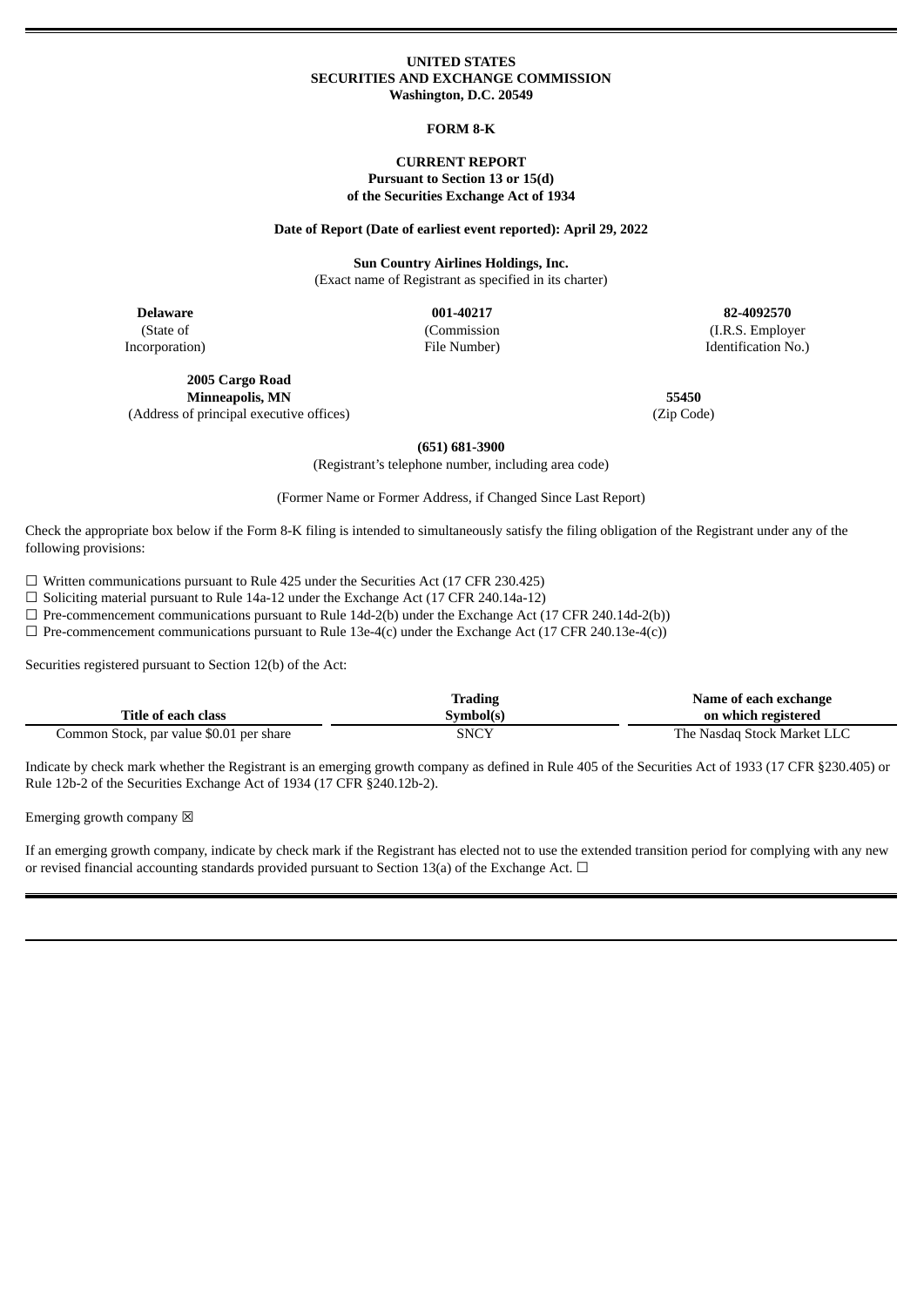## Item 5.02 Departure of Directors or Certain Officers; Election of Directors; Appointment of Certain Officers; Compensatory **Arrangements of Certain Officers.**

On April 29, 2022, the Board of Directors (the "Board") of Sun Country Airlines Holdings, Inc. (the "Company") appointed Patrick O'Keeffe as an independent director, effective as of April 29, 2022. Mr. O'Keeffe will serve as a Class II director whose initial term will expire upon the Company's 2023 annual meeting of stockholders. Mr. O'Keeffe has not been appointed as a member of any committee of the Board at this time; however, the Company expects to appoint him to one or more committees of the Board in the future.

Mr. O'Keeffe will receive the annual cash and equity compensation received by each of the Company's independent directors, which includes an annual cash payment of \$50,000 paid quarterly, in arrears, beginning from his date of appointment, and an annual equity grant following each annual meeting of the Company's stockholders having a grant value of \$120,000. Mr. O'Keeffe will also receive a grant of restricted stock units upon appointment having a grant value of \$120,000. All non-employee directors are also reimbursed for their reasonable out-of-pocket expenses incurred in attending Board and committee meetings.

The Company expects Mr. O'Keeffe to enter into the standard director and executive officer indemnification agreement that it has with its directors and executive officers. A copy of the Company's form of indemnification agreement was filed as Exhibit 10.39 to the Company's Registration Statement on Form S-1 (File No. 333-252858).

There are no arrangements or understandings between Mr. O'Keeffe and any other persons pursuant to which Mr. O'Keeffe was selected as a director. There are no transactions, arrangements or relationships between the Company, on the one hand, and Mr. O'Keeffe, on the other hand, which would require disclosure pursuant to Item 404(a) of Regulation S-K.

A copy of the Company's press release announcing the appointment of Mr. O'Keeffe is filed as Exhibit 99.1 attached hereto and is incorporated by reference herein.

#### **Item 9.01 Financial Statements and Exhibits.**

(d) *Exhibits.*

| <b>Exhibit No.</b> | <b>Description</b>                                                          |
|--------------------|-----------------------------------------------------------------------------|
| 99.1               | <b>Press Release</b>                                                        |
| 104                | Cover Page Interactive Data File (embedded within the Inline XBRL document) |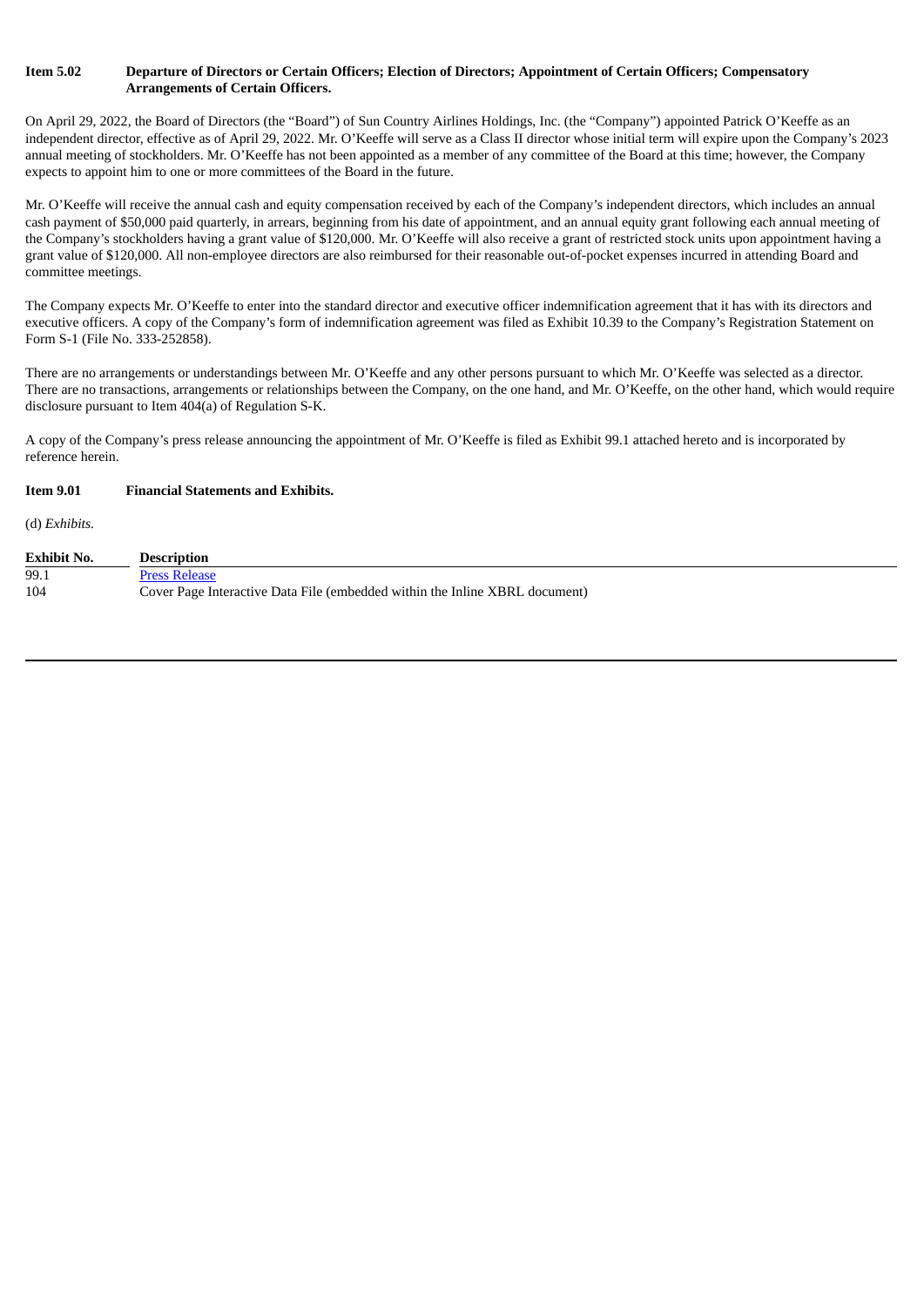## **SIGNATURES**

Pursuant to the requirements of the Securities Exchange Act of 1934, as amended, the registrant has duly caused this report to be signed on its behalf by the undersigned thereunto duly authorized.

# Date: April 29, 2022 **Sun Country Airlines Holdings, Inc.**

By: /s/ Eric Levenhagen

Name: Eric Levenhagen Title: Chief Administrative Officer, General Counsel and Secretary